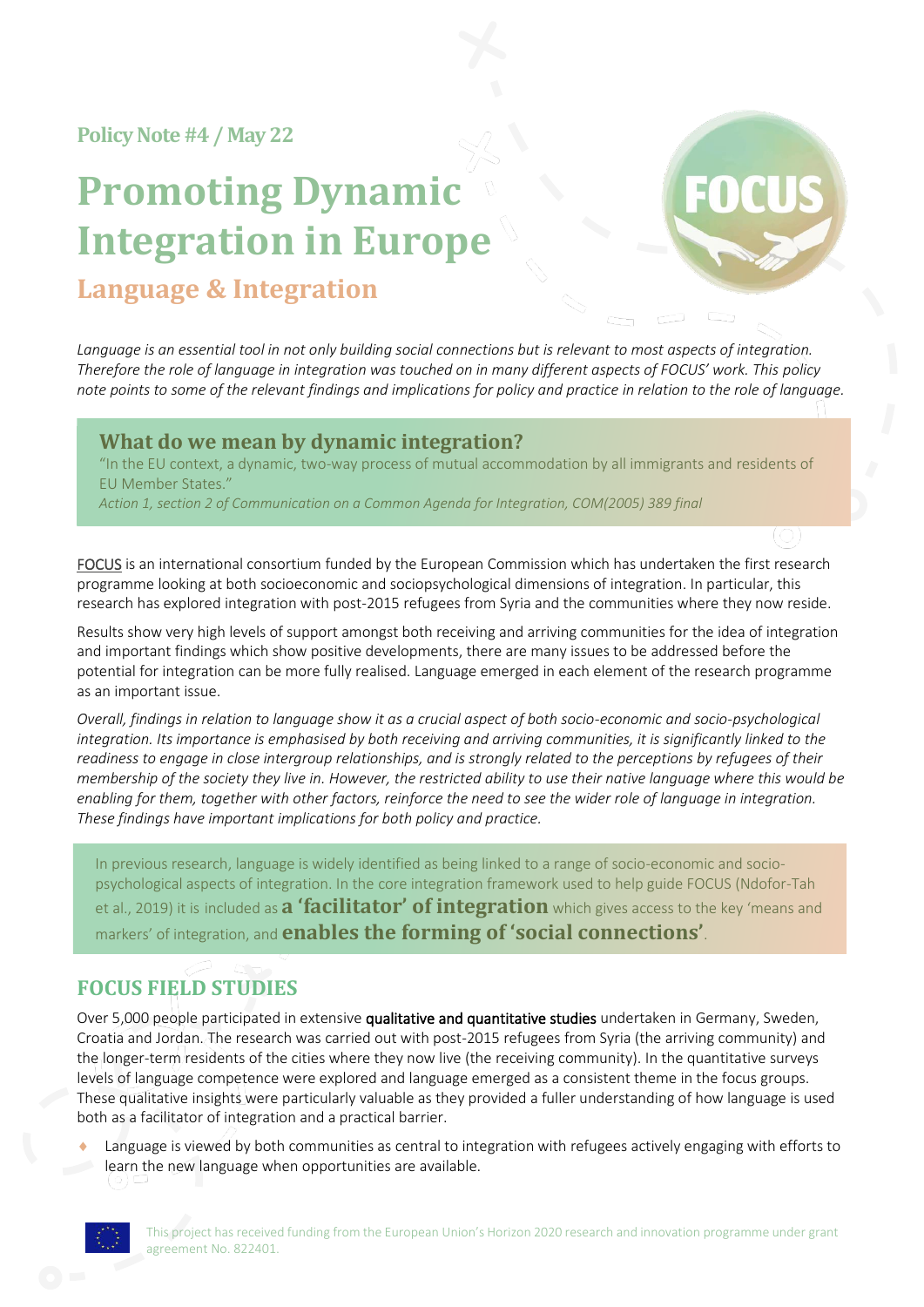- Language proficiency is a significant predictor of social proximity of refugees toward the receiving community members, and their sense of societal membership.
- The level of language proficiency achieved in the local language is linked to the quality and availability of language courses and motivation to remain in the country.
- Results showed near universal participation in language courses where these were available as part of the statesponsored initial reception programmes. The lack of longer-term language support is a direct hindrance from deepening language competence.
- Language proficiency does not in itself break down structural and institutional barriers when accessing the labour market, and can be used as a barrier when required for positions where it is not essential to performing the role.
- There is little evident reciprocity amongst receiving community members in terms of acknowledging the importance of the arriving community's language or how the use of the native language might be beneficial in particular situations.
- In Jordan, while language proficiency was not an issue, some arriving community members considered that speaking the Jordanian dialect of Arabic would be a help to them. In the European sites, speaking with an accent was felt to encourage racist and discriminatory behaviours.

## See FOCUS's **qualitative and quantitative field studies in detail** [here.](http://www.focus-refugees.eu/results)

## **FOCUS PRACTICE & POLICY WORK**

A core part of FOCUS's work has been to engage with what is a diverse community of policy and practice – identifying effective practices and aiding a more systematic engagement with 'what matters' and 'what works' in the field of integration. The key output of this work is th[e FOCUS Approach to Dynamic Integration.](https://www.focus-refugees.eu/resource/#approach)

**The FOCUS Approach to Dynamic Integration** is a practical framework to strengthen existing promising integration practices and support the development of new ones.

At its core is the idea of fostering social bonds, connections, and bridges among arriving and receiving communities. The FOCUS Approach highlights key elements to promote trust and reciprocity, social connectedness, wellbeing, resilience and a sense of belonging of all community members.

Read more and find further resources on the different dimensions of the FOCUS Approach in the [Living Well Together Resource.](http://www.focus-refugees.eu/resource/)

**Mental Health & Psuchosocial Support** 

**Multi stakeholder** partnerships & coordination

# **FOCUS APPROACH**

**Arrivina** & receiving communities **Participatoru** & co-creative approaches

Validation of the Approach as a means of developing, implementing and evaluating integration practices was carried out in a series of five [practice case studies.](https://www.focus-refugees.eu/resource/#casestudies)

In a some of the case studies the use of Arabic-speaking facilitators with a migratory background made a very positive contribution in enhancing the accessibility and engagement with programmes.

 In Sweden, a civic and health communication for the arriving community members was significantly enhanced by the use of facilitators with migratory background speaking in their mother tongue. The Civic and Health Communicators (CHCs) were acting as a social bridge between arriving and receiving communities. [Swedish Case](chrome-extension://efaidnbmnnnibpcajpcglclefindmkaj/https:/www.focus-refugees.eu/wp-content/uploads/FOCUS_Case-study-4_LAN_summary_Feb22.pdf)  [study summary](chrome-extension://efaidnbmnnnibpcajpcglclefindmkaj/https:/www.focus-refugees.eu/wp-content/uploads/FOCUS_Case-study-4_LAN_summary_Feb22.pdf)